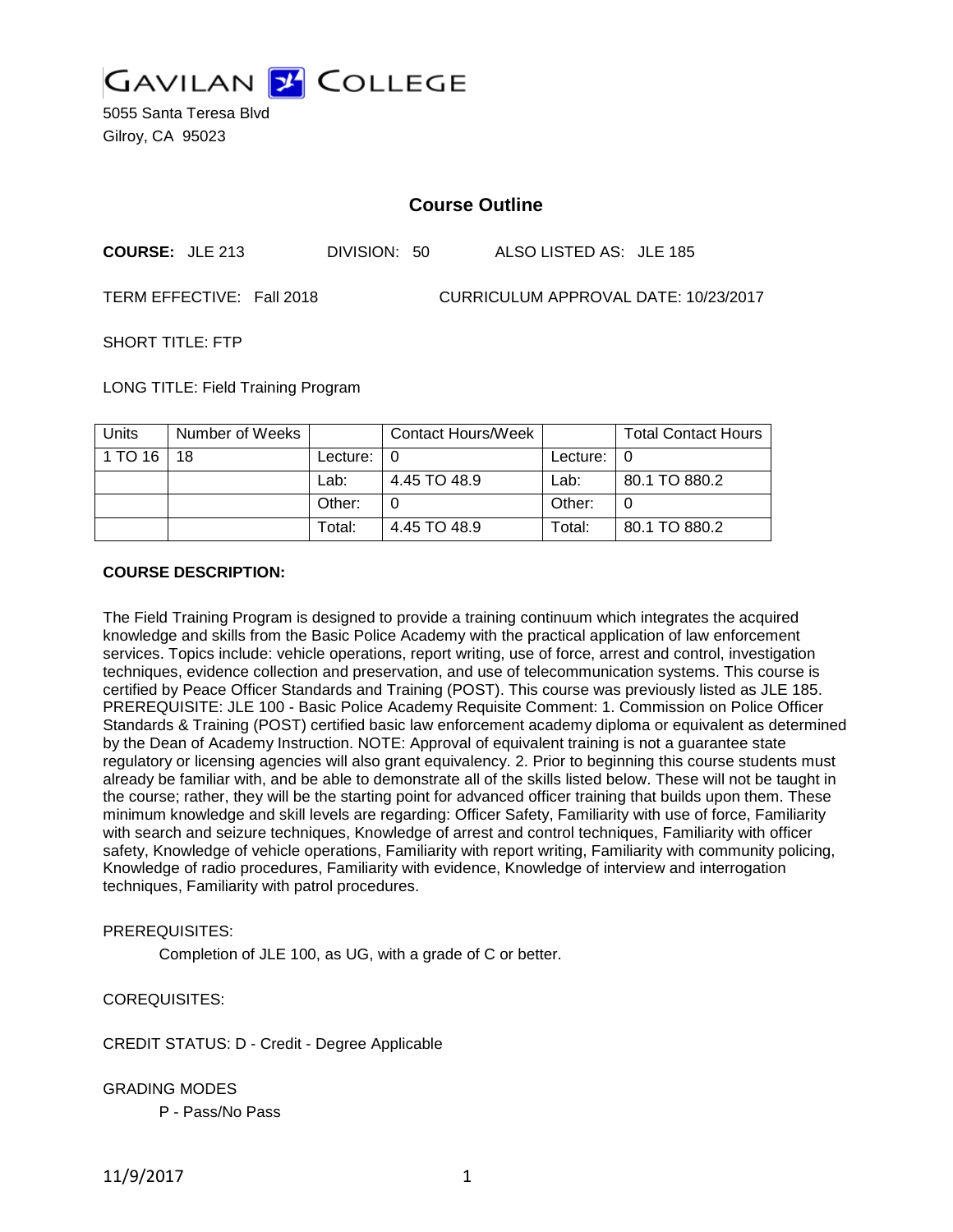REPEATABILITY: N - Course may not be repeated

SCHEDULE TYPES: 04 - Laboratory/Studio/Activity

#### **STUDENT LEARNING OUTCOMES:**

1. Employ driving techniques on a patrol assignment in a safe, skillful, productive and professional manner. Measure of assessment: Skills Demonstration Year assessed, or planned year of assessment: 2017 2. Identify agency use of force policy and demonstrate appropriate arrest and control techniques. Measure of assessment: Skills exam Year assessed, or planned year of assessment: 2017 3. Identify the procedure for conducting a lawful traffic investigation. Measure of assessment: Skills demonstration, written report Year assessed, or planned year of assessment: 2017 4. Compose a clear, detailed, and accurate police report. Measure of assessment: Skills exam, Written Report Year assessed, or planned year of assessment: 2017 5. Identify information systems/ telecommunication systems utilized by law enforcement. Measure of assessment: Skills demonstration Year assessed, or planned year of assessment: 2017 6. Demonstrate techniques and procedures for evidence collection and preservation. Measure of assessment: Skills Demonstration Year assessed, or planned year of assessment: 2017

### **CONTENT, STUDENT PERFORMANCE OBJECTIVES, OUT-OF-CLASS ASSIGNMENTS**

Curriculum Approval Date: 10/23/2017

- A. Patrol Vehicle Operations
- 1. Patrol Vehicle Inspections
- 2. Patrol Vehicle Operations Safety
- 3. Emergency Vehicle Operations/Pursuits
- B. Officer Safety
- 1. Officer Survival
- 2. Contact and Cover (Primary/Backup)
- C. Report Writing
- 1. Field Notes and Notebook
- 2. Report Writing
- D. Patrol Procedures
- 1. Police Patrol
- 2. Observation Skills
- 3. Preventing and Detecting Crime
- 4. Additional Patrol Safety
- 5. Pedestrian Stops
- 6. Searching Persons
- 7. Low-Risk Vehicle Stops
- 8. Felony/High-Risk Vehicle Stops
- 9. Searching Vehicles
- 10. Searching Buildings/Areas

11/9/2017 2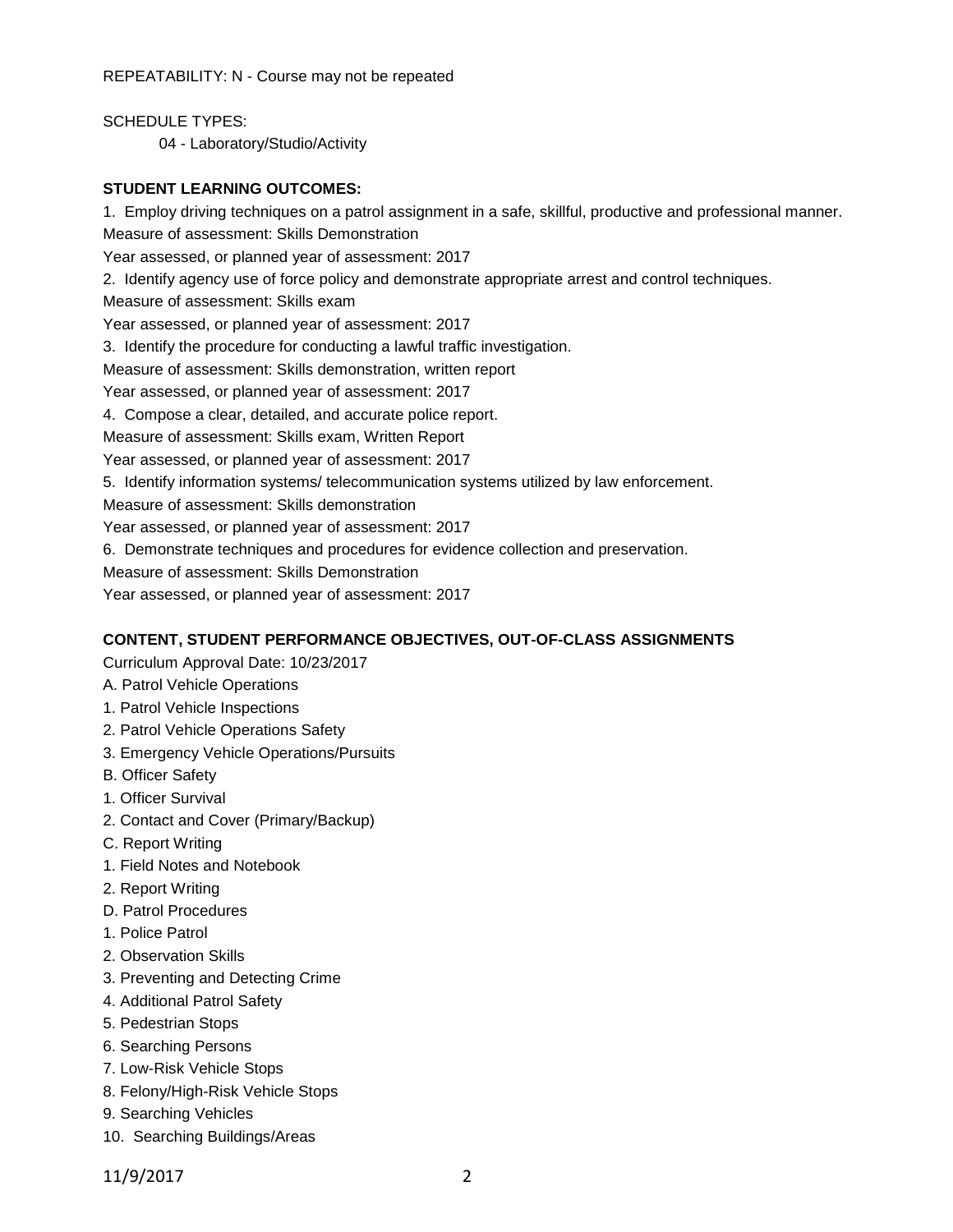- 11. Handling Crimes in Progress
- 12. Victims of Violent Crime
- 13. Domestic Violence
- 14. Sniper Attack
- 15. Unusual Occurrences
- 16. Fires
- 17. Crowd Control
- 18. Sick, Injured, or Deceased Persons
- 19. First Aid
- 20. Animal Control
- 21. Missing Persons
- 22. Lost, Found, and Recovered Property
- E. Control of Persons/Prisoners/Mentally Ill
- 1. Control/Searching of Persons
- 2. Handcuffing
- 3. Legal Responsibilities and Requirements with Persons
- 4. Transportation of Prisoners
- 5. Booking Prisoners
- 6. Mental Illness Cases
- F. Tactical Communication/Management Resolution
- 1. Tactical Communication
- 2. Handling Disputes
- 3. Civil Disputes
- G. Use of Force
- 1. Legal and Ethical Issues
- 2. Force Options
- 3. Chemical Agents
- 4. Impact Weapons
- H. Search & Seizure
- 1. Searches
- 2. Warrants
- I. Radio Communications
- 1. Radio Communications
- 2. Information Systems/Telecommunications
- J. Self-Initiated Activity
- 1. Vehicle Stops
- 2. Pedestrian Stops
- 3. Directed Patrol
- 4. Arrests
- 5. Other Activities
- K. Investigations/Evidence
- 1. Interviewing
- 2. Investigations
- 3. Evidence Collection and Preservation
- 4. Line-ups
- 5. Sources of Information
- 6. Subpoenas
- 7. Courtroom Testimony and Demeanor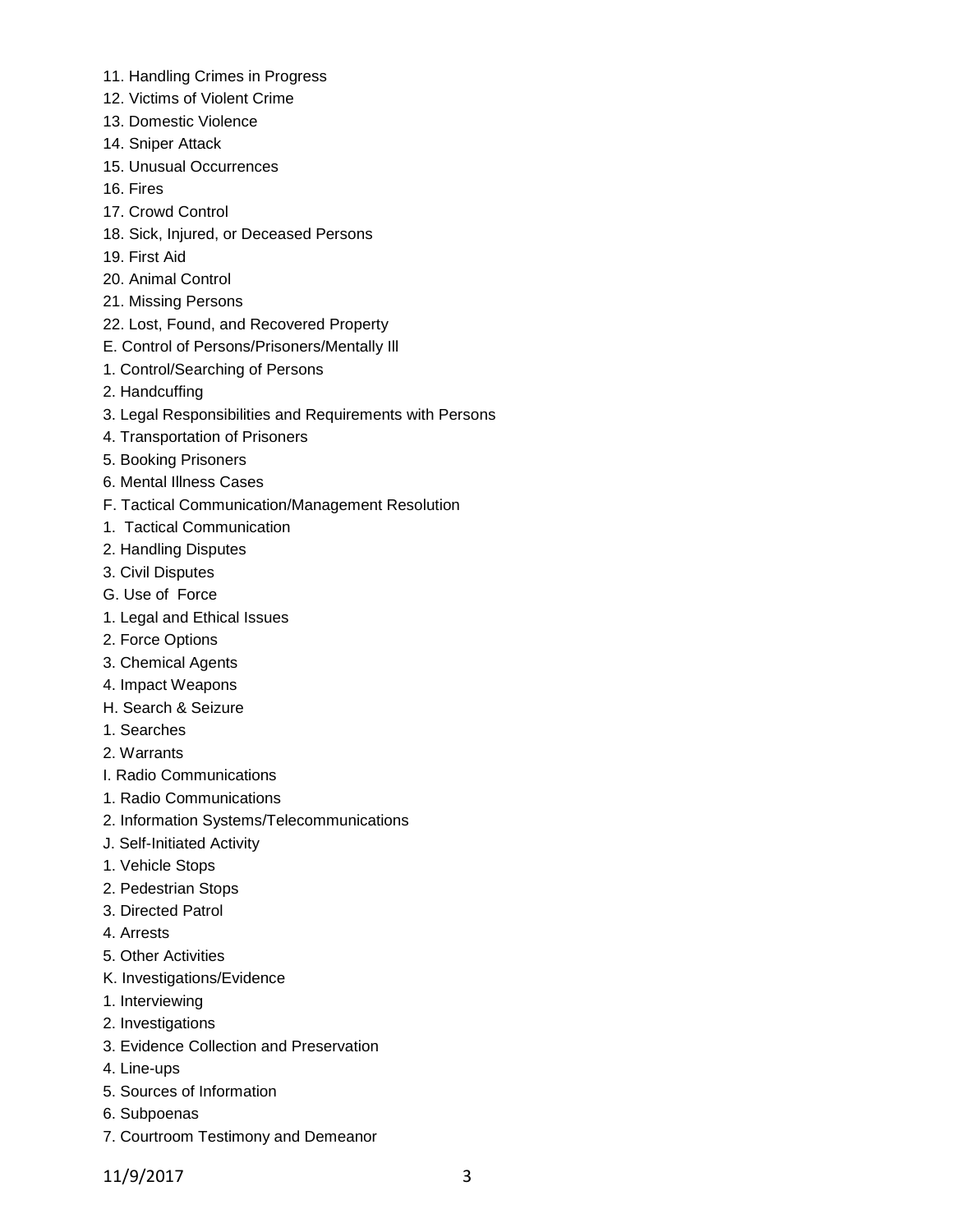- L. Department Policies
- 1. Agency Specific Training
- 2. Agency Orientation
- 3. Support services
- 4. Community Orientation/Geographic Locations
- M. California Codes and Law
- 1. Law
- N. Traffic
- 1. Vehicle Code
- 2. Impounding/Storing Vehicles
- 3. Vehicle Collisions
- 4. Driving Under the Influence Cases
- O. Community Relations/Professional Demeanor
- 1. Community Relations and Service
- 2. Crime Prevention
- 3. Professional Demeanor and Communication

# **METHODS OF INSTRUCTION:**

Discussion, skills demonstration, field training and will serve as the medium of instruction.

# **OUT OF CLASS ASSIGNMENTS:**

Required Outside Hours: Assignment Description: Writing: Students will compose written police reports, to include crime reports, investigation reports and write vehicle citations.

Required Outside Hours:

Assignment Description:

Reading:

Students will review department policy, California Penal Code, and California Vehicle Code.

### **METHODS OF EVALUATION:**

Writing assignments Evaluation of the clarity, accuracy, and detail given in written reports. Skill demonstrations

### **REPRESENTATIVE TEXTBOOKS:**

Required Representative Textbooks California. California Penal Code Book . Gould Publications,2017. Reading Level of Text, Grade: 12 Verified by: Doug Achterman California Department of Motor Vehicles. California Vehicle Code Book. State of California,2017. Reading Level of Text, Grade: 12 Verified by: Doug Achterman Required Other Texts and Materials Department Policy

# **ARTICULATION and CERTIFICATE INFORMATION**

Associate Degree: CSU GE: